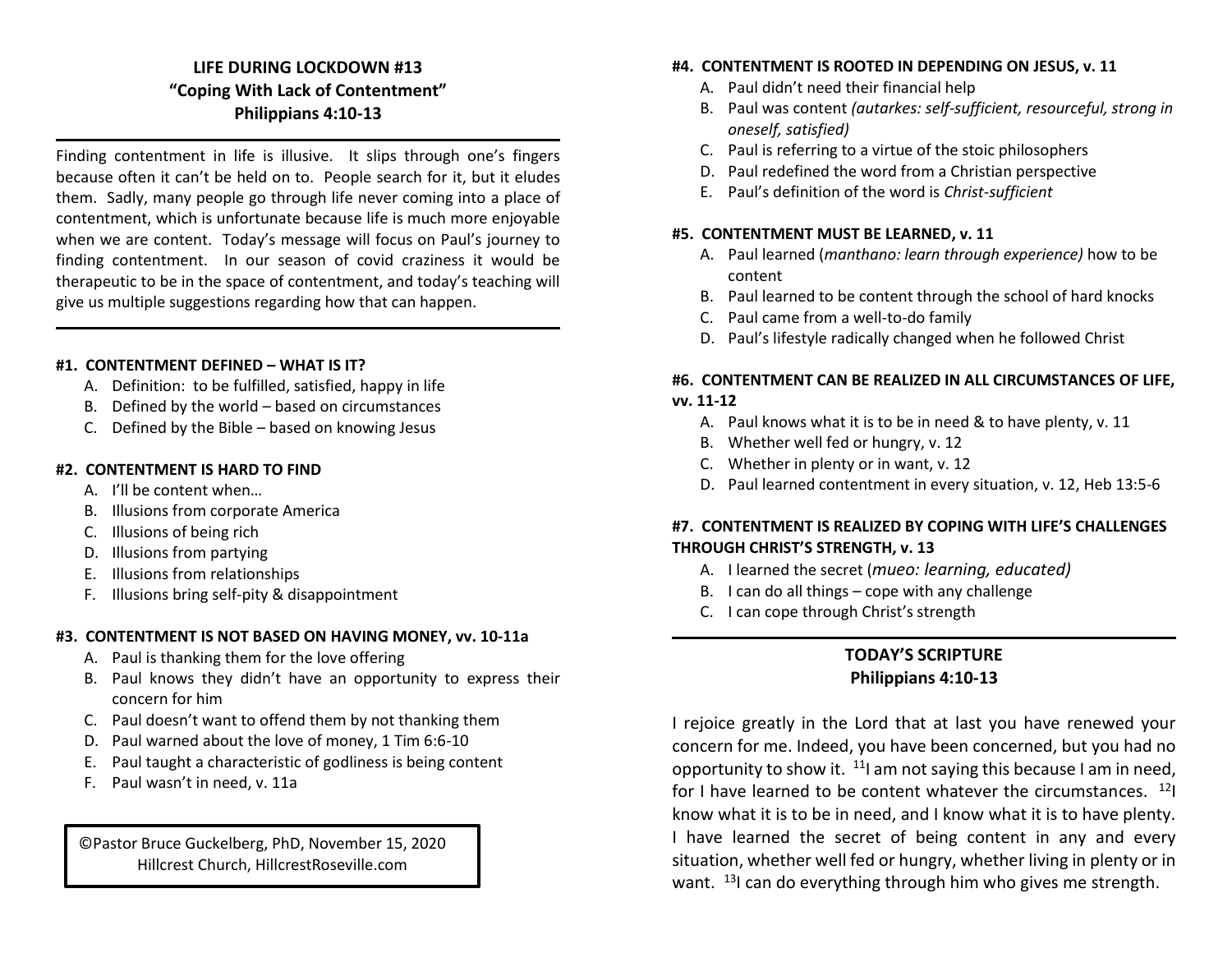**1 Timothy 6:3-10:** If anyone teaches false doctrines and does not agree to the sound instruction of our Lord Jesus Christ and to godly teaching, <sup>4</sup>he is conceited and understands nothing. He has an unhealthy interest in controversies and quarrels about words that result in envy, strife, malicious talk, evil suspicions <sup>5</sup>and constant friction between men of corrupt mind, who have been robbed of the truth and who think that godliness is a means to financial gain.  $6B$ ut godliness with contentment is great gain. <sup>7</sup>For we brought nothing into the world, and we can take nothing out of it. <sup>8</sup>But if we have food and clothing, we will be content with that. <sup>9</sup>People who want to get rich fall into temptation and a trap and into many foolish and harmful desires that plunge men into ruin and destruction. <sup>10</sup>For the love of money is a root of all kinds of evil. Some people, eager for money, have wandered from the faith and pierced themselves with many griefs.

**Hebrews 13:5-6:** Keep your lives free from the love of money and be content with what you have, because God has said, "Never will I leave you; never will I forsake you."  $650$  we say with confidence, "The Lord is my helper; I will not be afraid. What can man do to me?"

#### **DISCUSSION QUESTIONS**

#1. What are some ways in which people in the world try to find contentment?

#2. In what ways do people defeat themselves in the way they think about finding contentment?

#3. Why is it dangerous to base your contentment on circumstances that prevail in your life?

#4. What are some obstacles that you have had to overcome in being content?

#5. Why is the quest for money potentially dangerous? 1 Timothy 6:3- 10

#6. What insights can you glean from Hebrews 13:5-6?

#7. Discuss the meaning of the word "content" *(autarkes).* How did Paul redefine the word from a Christian perspective?

#8. Why is contentment a learned experience? (v. 11)

#9. How can one be content in all circumstances of life—both good and bad?

#10. Discuss how Paul must have struggled with going from a position of being well off before he became a Christian, to living a life of humble means.

#11. What is the secret to being content that Paul discovered?

#12. In what way(s) is v. 13 misinterpreted?

#13. What is your takeaway from this teaching?

### **TODAY'S SONGS**

# **Our God**

Verse 1

Water You turned into wine Opened the eyes of the blind There's no one like You None like You

Verse 2

Into the darkness You shine Out of the ashes we rise There's no one like You None like You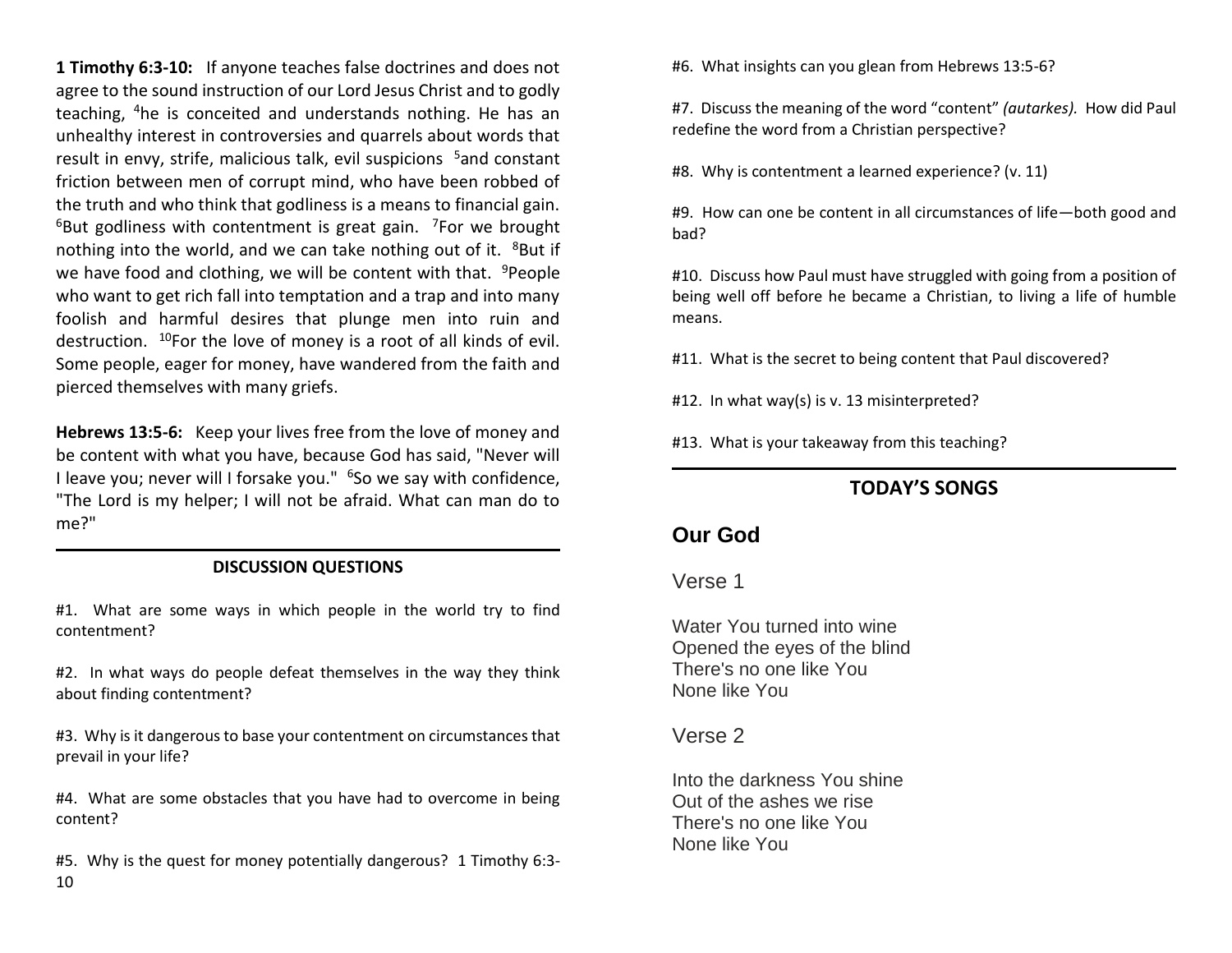## Chorus

Our God is greater Our God is stronger God You are higher than any other Our God is healer Awesome in power our God our God

## **Bridge**

And if our God is for us Then who could ever stop us And if our God is with u s Then what could stand against And if our God is for us Then who could ever stop us And if our God is with us Then what could stand against (Then) what could stand against

CCLI Song # 5677416

# **Your Love Never Fails**

Verse 1

Nothing can separat e Even if I ran awa y Your love never fail s I know I still make mistakes bu t You have new mercies for me ev'ryda y Your love never fails

**Chorus** 

(And) You stay the same through the age s Your love never changes There may be pain in the nigh t But joy comes in the mornin g And when the oceans rag e I don't have to be afrai d Because I know that You love m e (Your love never fails)

## Verse 2

The wind is strong and the water's dee p But I'm not alone here in these open sea s Your love never fail s The chasm is far too wid e I never thought I'd reach the other sid e Your love never fail s

## **Bridge**

You make all thing s Work together for my goo d You make all thing s Work together for my good

CCLI Song # 5337172

# **One Thing Remains (Your Love Never Fails)**

Verse 1

Higher than the mountains that I fac e Stronger than the power of the grav e Constant in the trial and the chang e One thing remain s One thing remains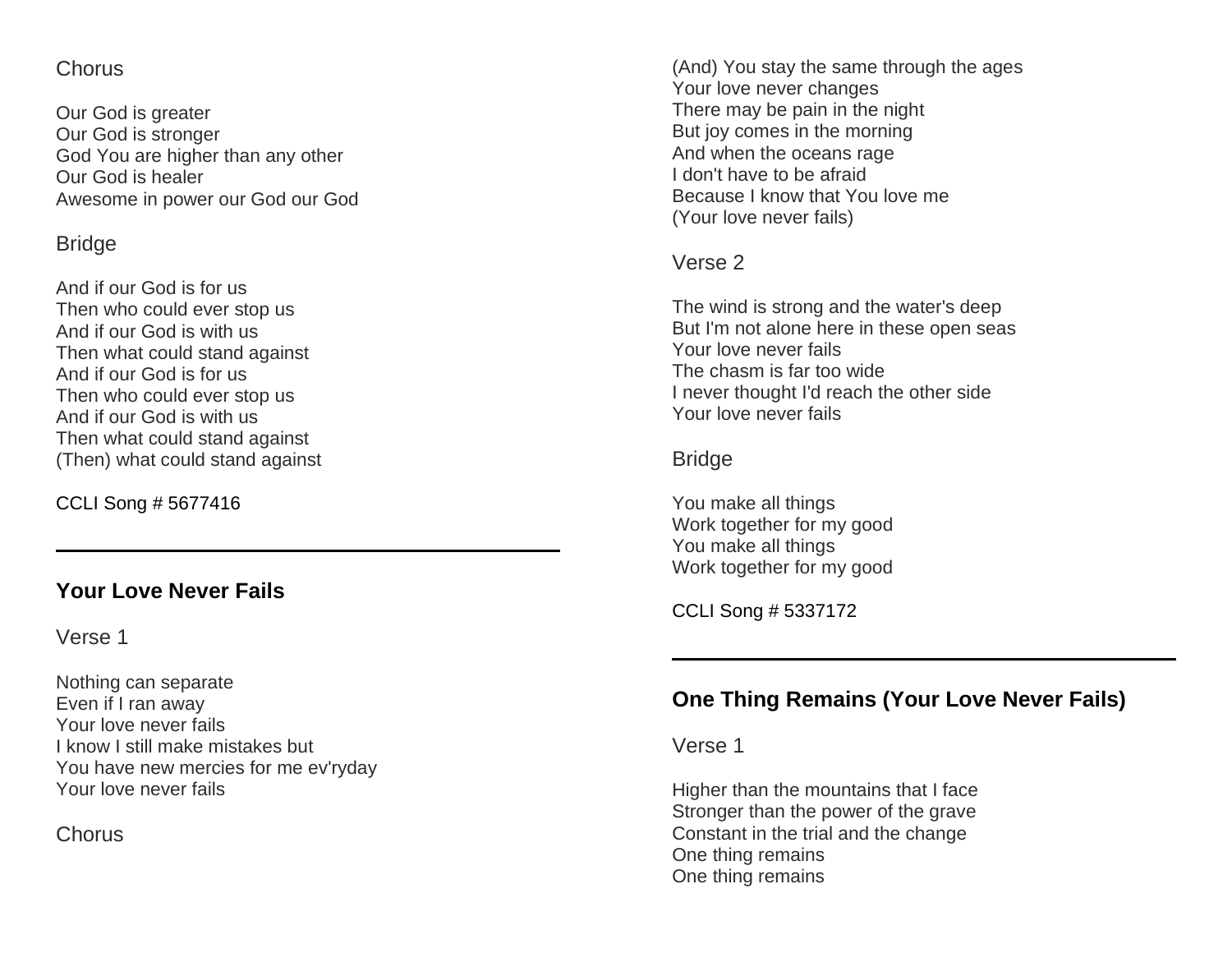## Interlude

Your love Your love Your love will never change

**Chorus** 

Your love never fails It never gives up Never runs out on me (REPEAT)

Your love

Verse 2

On and on and on and on it goes It overwhelms and satisfies my soul And I never ever have to be afraid One thing remains One thing remains

# **Bridge**

In death in life I'm confident and Cover'd by the power of Your great love My debt is paid there's nothing that Can separate my heart from Your great love (REPEAT)

Ending

Your love

## **CCLI Song # 5508444**

# **How Great Is Our God**

Verse 1

The splendor of the King Clothed in majesty Let all the earth rejoice All the earth rejoice He wraps Himself in light And darkness tries to hide And trembles at His voice And trembles at His voice

# **Chorus**

How great is our God Sing with me How great is our God And all will see how great How great is our God

Verse 2

And age to age He stands And time is in His hands Beginning and the End Beginning and the End The Godhead three in one Father Spirit Son The Lion and the Lamb The Lion and the Lamb

# Bridge

Name above all names Worthy of all praise My heart will sing How great is our God